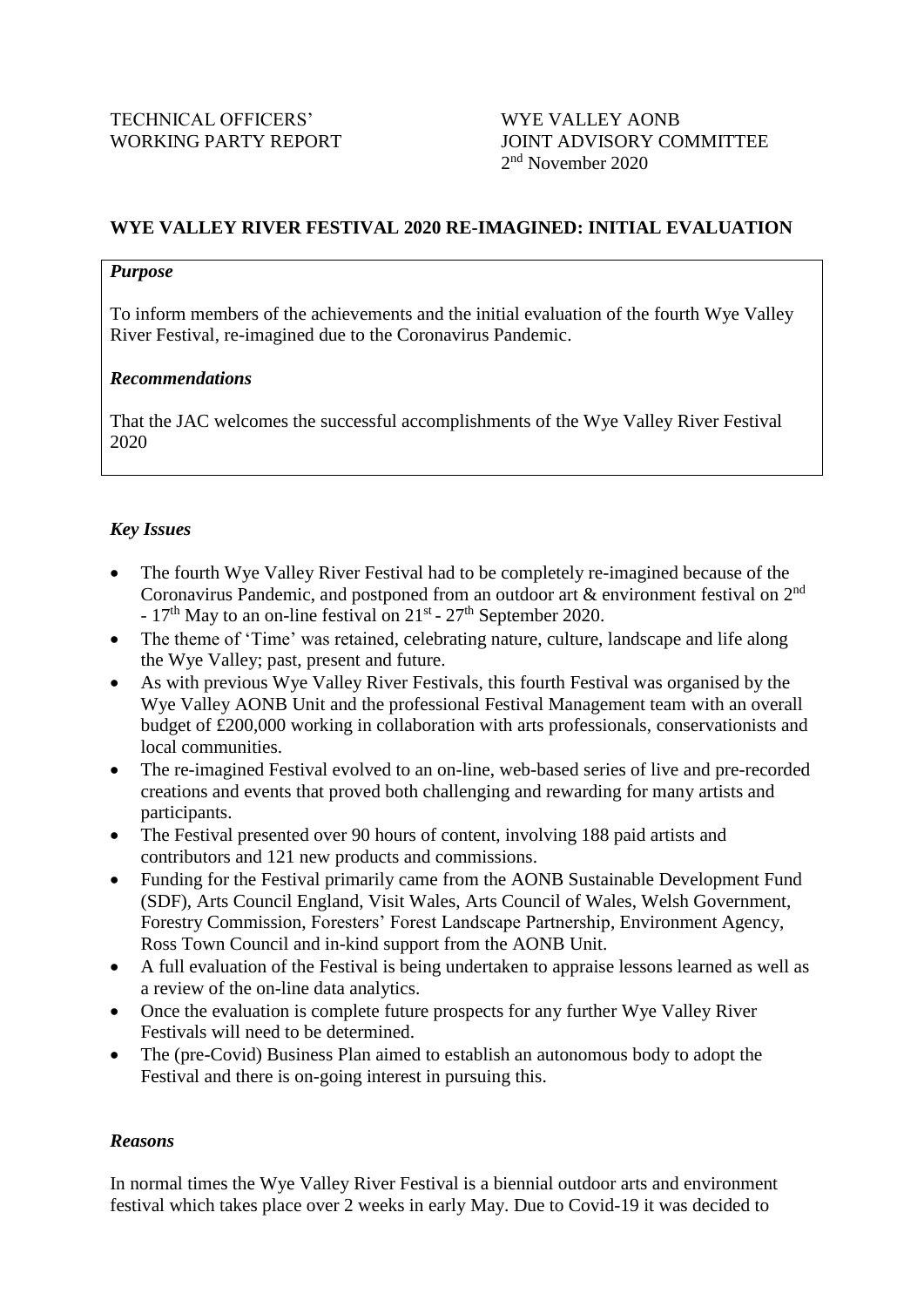postponed the Festival and move it predominantly online focused in one week; 21st -27th September. The theme of 'Time' remained pertinent, if not more so, alongside the core objective of inspiring people to engage positively with the landscape of the Wye Valley. The creative partnership between the Wye Valley AONB Unit and the Festival Team, the Artistic Directors; Desperate Men and Festival Director; Phillippa Haynes and production team worked over the summer to re-imagine and develop the revised programme.

# *Implications*

The Wye Valley River Festival website [www.wyevalleyriverfestival.co.uk](http://www.wyevalleyriverfestival.co.uk/) was the main platform for the Festival, hosting a broad range of shows, performances, talks, podcasts, music and workshops for all ages. In total 5416.5 minutes or 90.3hours of content was created, commissioned, produced or coordinated, including by 188 paid artists and contributors, giving 813.5 days of employment, as well as a range of local community volunteers. A diversity of artists and environmental & scientific experts prepared and presented material inspiring us to change the way we think about the Wye Valley and Time in all its many facets. As much of the programme as possible was made accessible with British Sign Language, captions and audio descriptions. The website remains live for a couple more weeks so do explore and enjoy. A few highlights that may be of specific interest include:

- <https://www.wyevalleyriverfestival.co.uk/cuckoo-time/> Cuckoo Time: the episodic Ensemble performance of a Game Show 1000 years in the future with 5 contestants sent back to the Wye Valley in 2020 to fight for their survival to win their return to 3020.
- <https://www.wyevalleyriverfestival.co.uk/nature-recovery-in-the-wye-valley/> Nature recovery and species re-introductions: with The Beavers of Lydbrook film followed by discussion between; Andrew Blake, Wye Valley AONB Manager; Gemma Bode, Head of Conservation at Gwent Wildlife Trust; Andrew Nixon, Senior Conservation Manager at Herefordshire Wildlife Trust; and Kevin Stannard, Deputy Surveyor for the Forest of Dean and Forestry England Director of the West England Forest District.
- <https://www.wyevalleyriverfestival.co.uk/dallas-2/> Distorted Waves: three short films of aerial cinematic explorations of the Wye and Severn tidal region by Simon Presto.
- <https://www.wyevalleyriverfestival.co.uk/tributarye-to-the-wye/> Tribut(ary)e to the River Wye: a tribute to the river Wye, Monnow and their tributaries – part poem, part performance, part lecture with music by bilingual poet Rhys Trimble.
- <https://www.wyevalleyriverfestival.co.uk/creative-landscapes-future-generations/> discussion between; Rosie Strang, Co-Director of Articulture; Phil George, Chair of Arts Council of Wales; and Clare Pillman, Chief Executive of Natural Resources Wales about cross sector collaborations between culture and environment in Wales.
- <https://www.wyevalleyriverfestival.co.uk/free-country-a-bardic-tale/> Intrepid-ation: join Ruth Pitter as she recounts her intrepid journey into the Wye Valley from Bristol.
- Plus music<https://www.wyevalleyriverfestival.co.uk/podcasts/music/> by Lydbrook Band, Mike Simmons, Justin Nichols, and a host of short films by locals extolling their particular passion [https://www.wyevalleyriverfestival.co.uk/films-of-the-forest-and](https://www.wyevalleyriverfestival.co.uk/films-of-the-forest-and-valley/)[valley/](https://www.wyevalleyriverfestival.co.uk/films-of-the-forest-and-valley/) for the Wye Valley & Forest of Dean.

Generally the consensus and anecdotal feedback is that the Festival was a success, given the challenges everybody faced. It managed to spread an inspiring and entertaining message about the importance and complexity of Time and the Wye Valley landscape. With the majority of the material viewable on a screen there were still innovative and creative opportunities to experience the landscape through art outdoors, not least chasing a couple of wolves around the Wye Valley and Forest of Dean <https://www.wyevalleyriverfestival.co.uk/wolves/> .